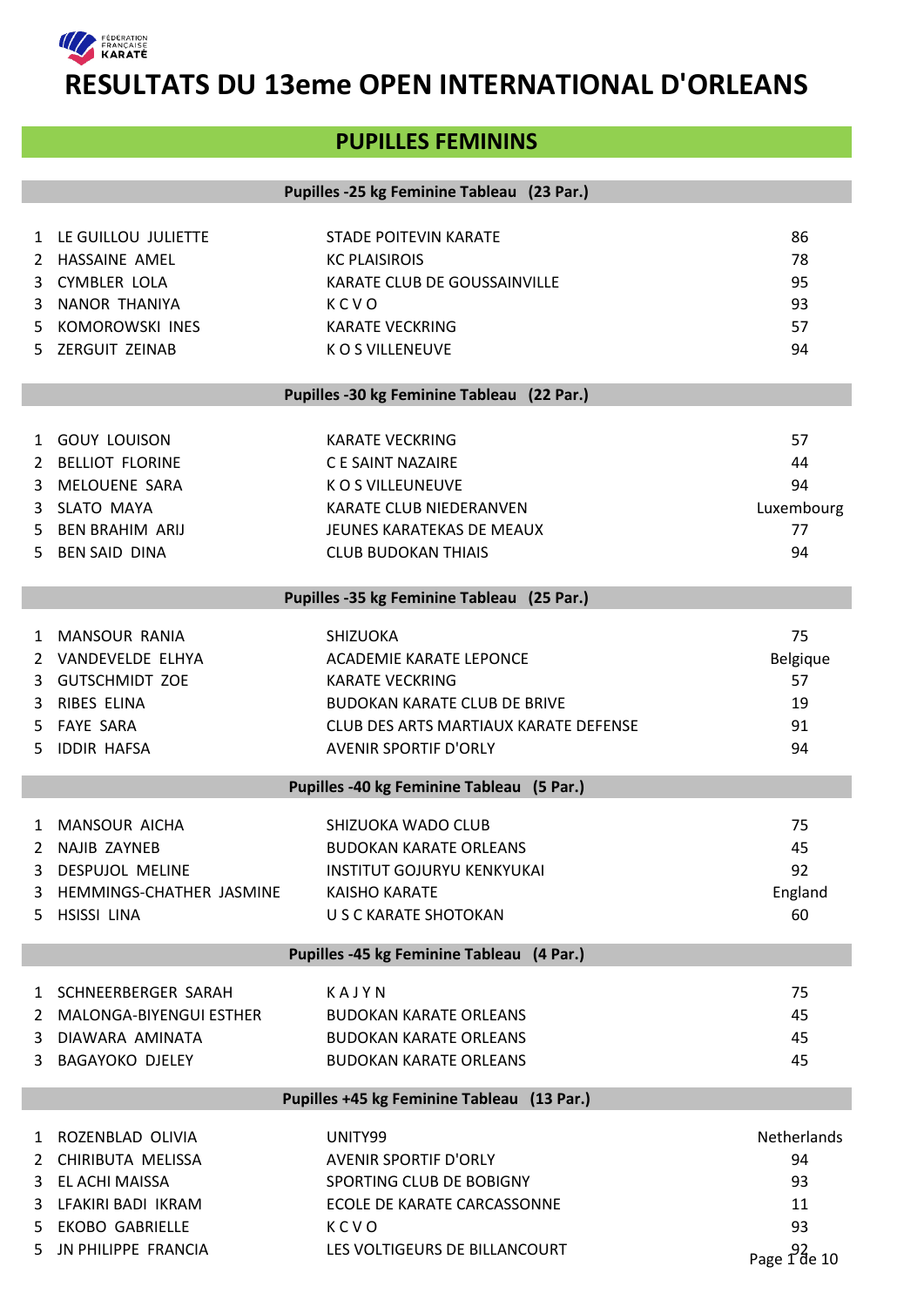# **BENJAMINES**

|    |                                              | Benjamines -30 kg Feminine Tableau (26 Par.) |            |  |
|----|----------------------------------------------|----------------------------------------------|------------|--|
|    |                                              |                                              |            |  |
|    | 1 GLANGEAUD MELISSA                          | STADE POITEVIN KARATE                        | 86         |  |
|    | 2 SOLTANI NASMA                              | SPORTING CLUB DE BOBIGNY                     | 93         |  |
|    | 3 BEN BRAHIM ARWA                            | JEUNES KARATEKAS DE MEAUX                    | 77         |  |
|    | 3 ARIQUAT LINA                               | SPORTING CLUB DE BOBIGNY                     | 93         |  |
|    | 5 PAIS DA SILVA CLARA                        | ASS KARATE CLUB D'ATHIS MONS                 | 91         |  |
|    | 5 DE LA TORRE FLAVIE                         | AKDC                                         | 21         |  |
|    |                                              | Benjamines -35 kg Feminine Tableau (33 Par.) |            |  |
|    |                                              |                                              |            |  |
|    | 1 BELABASS ZINEB                             | <b>KARATE CLUB STRASSEN</b>                  | Luxembourg |  |
|    | 2 STAGNI MAELIE                              | LONGWY                                       | 54         |  |
|    | 3 DAHMANI IKRAM                              | U S C KARATE SHOTOKAN                        | 60         |  |
|    | 3 GUETARI YAKIN                              | <b>CLUB BUDOKAN THIAIS</b>                   | 94         |  |
| 5. | <b>MOUTON KATE LYS</b>                       | KARATE CLUB COLOMBES                         | 92         |  |
| 5. | <b>OUESTE ROSIE</b>                          | KARATE CLUB SIN LE NOBLE                     | 59         |  |
|    |                                              | Benjamines -40 kg Feminine Tableau (36 Par.) |            |  |
|    |                                              |                                              |            |  |
|    | 1 ECHAMAA MARYAM                             | KARATE CLUB BETHONCOURT                      | 25         |  |
|    | 2 PLINGERS ALEANOR                           | <b>KARATE CLUB STRASSEN</b>                  | Luxembourg |  |
|    | 3 CHETTOUH AMELIA                            | <b>BLANC MESNIL SPORT KARATE</b>             | 93         |  |
|    | 3 BELKHITER SYRINE                           | RED STAR CLUB MONTREUILLOIS                  | 93         |  |
|    | 5 BOUSCHBACHER LILOU                         | M J C LA PEPINIERE DE YUTZ                   | 57         |  |
|    | 5 MELKA CAMELIA                              | <b>ARTS MARTIAUX GARENNOIS</b>               | 92         |  |
|    | Benjamines -45 kg Feminine Tableau (18 Par.) |                                              |            |  |

| 1 HOURIA MAISSA      | KCVO                           | 93            |
|----------------------|--------------------------------|---------------|
| 2 MARENCO MAYA       | KARATE CLUB SAVONA             | <b>Italie</b> |
| 3 EL MOUJAHID SALIHA | ECOLE DE KARATE CARCASSONNE    | 11            |
| 3 FELICITE AMIRA     | ASS OKC DRAGON FORCE           | 91            |
| 5 PACO LOUANN        | KARATE DO ST GERMAIN SUR MORIN | 77            |
| 5 HANOU ROKAYYA      | ECOLE DE KARATE CARCASSONNE    | 11            |

### **Benjamines -50 kg Feminine Tableau (24 Par.)**

| 1 RAHMANI DONIA      | KC BEAUNE LA ROLANDE   | 45 |
|----------------------|------------------------|----|
| 2 EL ANNAS CAMELIA   | U S C KARATE SHOTOKAN  | 60 |
| 3 AOUATI DANIA       | K O S VILLENEUVE       | 94 |
| 3 BEAUVALLET COLOMBE | ASCOUX KARATE          | 45 |
| 5 BENYALEF FIRDAWS   | BUDOKAN KARATE ORLEANS | 45 |
| 5 BEZZAR MANAL       | <b>KC SANNOIS</b>      | 95 |
|                      |                        |    |

### **Benjamines +50 kg Feminine Tableau (19 Par.)**

| 1 AHMED NACERA    | KCVO                                          | 93                           |
|-------------------|-----------------------------------------------|------------------------------|
| 2 DABIRI NORHANNE | SHOTOKAN KARATE CLUB DE VILLENEUVE LA GARENNE | 92                           |
| 3 FERNANDEZ LEANA | C K S EN PAYS CRECOIS                         | 77                           |
| 3 PIERANTONI NORA | LUXEMBOURG NATIONAL TEAM                      | Luxembourg                   |
| 5 MICHEL MANON    | KARATE CLUB DIEMOIS                           | 38                           |
| 5 GHUERFI JINEN   | SIK PHOCEEN                                   | Page $2^{\frac{1}{2}}$ de 10 |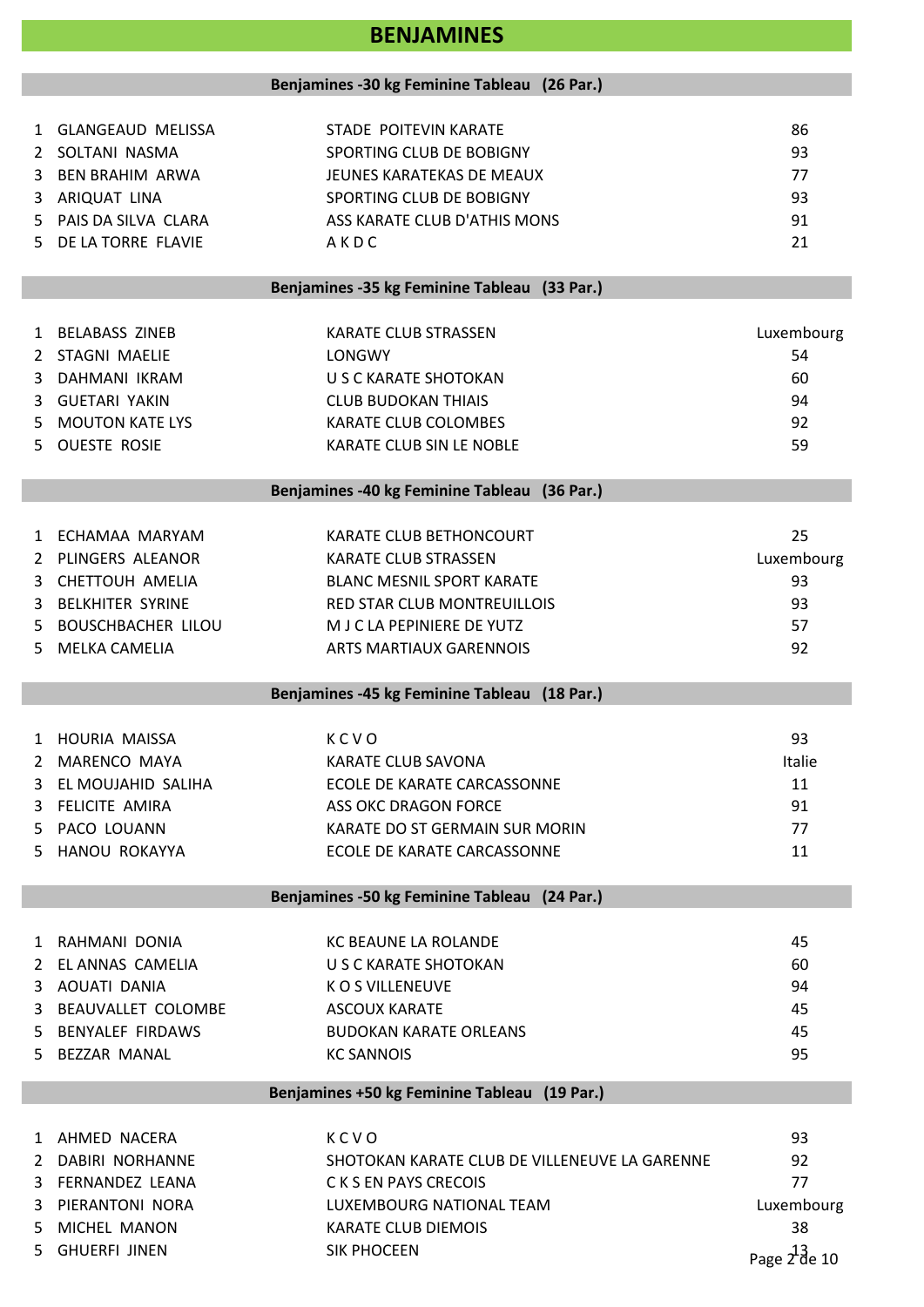# **MINIMES FEMININES**

### **Minime -35 kg Feminine Tableau (13 Par.)**

|    | 1 KOUME LEE-LOU             | AS SARCELLES KARATE                           | 95               |
|----|-----------------------------|-----------------------------------------------|------------------|
| 2  | <b>VORATOVIC ILIANA</b>     | <b>SKB EPINAY SOUS SENART</b>                 | 91               |
| 3  | <b>BELABASS ZINEB</b>       | <b>KARATE CLUB STRASSEN</b>                   | Luxembourg       |
| 3  | DJERRAH AMIRA               | <b>CLUB BUDOKAN THIAIS</b>                    | 94               |
| 5. | <b>TALON CHIARA</b>         | CLUB ARLESIEN DE KARATE DO                    | 13               |
|    | CAMPO ADRIANNA              |                                               | Italie           |
| 5. |                             | Italie                                        |                  |
|    |                             | Minime -40 kg Feminine Tableau (17 Par.)      |                  |
| 1  | <b>BOUVIER LILY</b>         | <b>FRONTIGNAN KARATE CLUB</b>                 | 34               |
| 2  | KEDADRA NESRINE             | <b>CLUB SAUVEGARDE VESOUL</b>                 | 70               |
| 3  | <b>KROUBO PRUNE</b>         | <b>BUDOKAN KARATE ORLEANS</b>                 | 45               |
| 3  | <b>GARCIA SHEYENNE</b>      | SAINT MICHEL SPORTS KARATE                    | 91               |
| 5. | LALEU ISALINE               | <b>DYNAMIC CLUB ROANNE</b>                    | 42               |
| 5. | <b>GALATI VITTORIA</b>      | <b>KARATE CLUB SAVONA</b>                     | Italie           |
|    |                             |                                               |                  |
|    |                             | Minime -45 kg Feminine Tableau (22 Par.)      |                  |
| 1  | <b>GOMEZ FRENAY SAMARAH</b> | KARATE CLUB DE SANNOIS                        | 95               |
| 2  | MOHAMEDI LOUNA              | <b>BLANC MESNIL SPORT KARATE</b>              | 93               |
| 3  | <b>KERNEUR HERMIONE</b>     | CE KARATE SAINT NAZAIRE                       | 44               |
| 3  | <b>MARENCO MAYA</b>         | KARATE CLUB SAVONA                            | Italie           |
| 5  | ZIMMERMAN MANON             | <b>KARATE DO LONGWY</b>                       | 54               |
| 5. | CHAIBI SARAH                | K O S VILLENEUVE                              | 94               |
|    |                             |                                               |                  |
|    |                             | Minime -50 kg Feminine Tableau (26 Par.)      |                  |
| 1  | <b>SCARFONE MORGANE</b>     | AS SPORTIVE BRIGNOLLES KARATE 83              | 83               |
| 2  | <b>MUSSO ROBERTA</b>        | <b>KARATE CLUB SAVONA</b>                     | Italie           |
| 3  | <b>HAMRIA LINA</b>          | <b>ECOLE DE KARATE CARCASSONNE</b>            | 11               |
| 3. | ROUSSELOT ELAIS             | CE KARATE SAINT NAZAIRE                       | 44               |
| 5. | PICAZO LUQUE ELEONOR        | SEIKEN KARATE DO CLUB                         | 59               |
| 5. | SHABAYEK MALAK              | KARATE DO LONGWY                              | 54               |
|    |                             | Minime -55 kg Feminine Tableau (23 Par.)      |                  |
|    |                             |                                               |                  |
| 1  | ARIOUAT IMENE               | SPORTING CLUB DE BOBIGNY                      | 93               |
| 2  | <b>ANTOINE AURELIE</b>      | KARATE CLUB REBECQ                            | Belgique         |
| 3  | HOMRI TESNIME               | UNION SPORTIVE DE CRETEIL                     | 94               |
| 3  | <b>BAVAROIS PAULINE</b>     | <b>SEIBUKAN PARIS 12</b>                      | 75               |
| 5. | POEY CELESTINE              | <b>KARATE CHALLENGER GRASSE</b>               | 6                |
| 5. | FARHANE CHAYMAE             | SPORTING CLUB DE BOBIGNY                      | 93               |
|    |                             | Minime 55 et + kg Feminine Tableau (24 Par.)  |                  |
|    |                             |                                               |                  |
| 1  | BELHOUSSE PAULUS CARLA      | JEUNES KARATEKAS DE MEAUX                     | 77               |
| 2  | ANE IRIS                    | <b>KCVO</b>                                   | 93               |
| 3  | PIGNOLET SHAYNA             | <b>SEN KARATE LOUVIERS</b>                    | 27               |
| 3  | NDONG MBA BRUNICIA          | SAINT MICHEL SPORT KARATE                     | 91               |
| 5. | <b>GHANMI AMAL</b>          | <b>AVENIR SPORTIF D'ORLY</b>                  | 94               |
| 5. | ABID LINA                   | SHOTOKAN KARATE CLUB DE VILLENEUVE LA GARENNE | Page $392$ de 10 |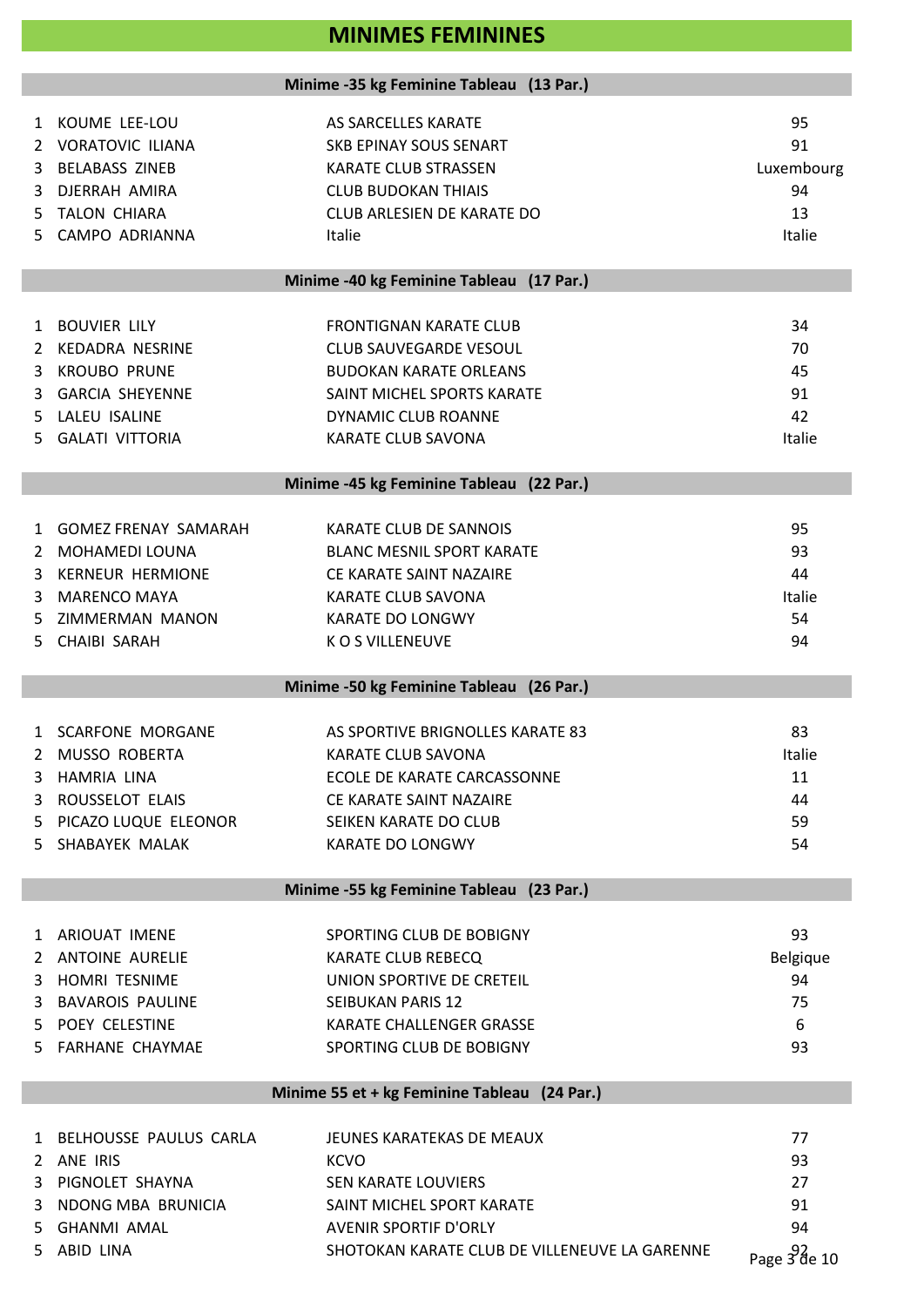# **CADETS FEMININES**

#### **Cadet -42 kg Feminine Tableau (15 Par.)**

|    | 1 RACHDI YOUSSRA        | SHOTOKAN KARATE CLUB DE VILLENEUVE LA GARENNE | 92           |
|----|-------------------------|-----------------------------------------------|--------------|
| 2  | BOUROUBA MAISSA         | <b>KARATE ELITE ARGENTEUIL</b>                | 95           |
| 3  | <b>BERGER ALICIA</b>    | SKB EPINAY SOUS SENART                        | 91           |
| 3  | <b>BRAHIMI DALILA</b>   | LE SAMOURAI 38                                | 38           |
| 5. | MEUNIER ALEYNA          | KARATE CLUB ST CLEMENT                        | 89           |
| 5. | VANDERPUTT CHAYANNA     | KARATESCHOOL FIGHTIN NABIL                    | Netherlands  |
|    |                         |                                               |              |
|    |                         | Cadet -47 kg Feminine Tableau (20Par.)        |              |
| 1  | <b>COCHARD LOLA</b>     | <b>FONTENAY KARATE SHOTOKAN</b>               | 85           |
| 2  | VOORDUIN ALYSSIA        | UNITY99                                       | Netherlands  |
|    |                         |                                               |              |
| 3  | MANSOURI LEILA          | <b>TEAM OUISSA KARATE NIMES</b>               | 30           |
| 3  | VIELLE SASHA            | ECOLE LUCONNAISE DE KARATE                    | 85           |
|    | 5 GENTA MICOL           | <b>Italie</b>                                 | Italie       |
| 5. | DIASSINOUS MENDIL JADE  | <b>CLUB OMNISPORT LE RONIN KARATE</b>         | 13           |
|    |                         | Cadet -54 kg Feminine Tableau (39 Par.)       |              |
|    |                         |                                               |              |
| 1  | ARZUMIAN MONICA         | <b>STADE POITEVIN KARATE</b>                  | 86           |
| 2  | CARDONNA JEANNE         | <b>FONTENAY KARATE SHOTOKAN</b>               | 85           |
| 3  | <b>BOUDRIGA EMENI</b>   | <b>CLUB SAUVEGARDE BESANCON</b>               | 25           |
| 3  | MAAZOUZI TESSNINE       | SHOTOKAN KARATE CLUB DE VILLENEUVE LA GARENNE | 92           |
| 5. | DHAIBY YASMINE          | C S M PUTEAUX                                 | 92           |
| 5. | ABBAR IMANE             | CLUB ARLESIEN DE KARATE DO                    | 13           |
|    |                         |                                               |              |
|    |                         | Cadet -60 kg Feminine Tableau (31 Par.)       |              |
| 1  | TAKLIT HOUDA            | SPORTING CLUB DE BOBIGNY                      | 93           |
| 2  | <b>DHAIBY NISRINE</b>   | <b>CSM PUTEAUX</b>                            | 92           |
|    | 3 ABDESSELEM SILYA      | CLUB ARLESIEN DE KARATE DO                    | 13           |
| 3  | DAWOOD MALACK           | AS SARCELLES KARATE                           | 95           |
|    | 5 CHAIBI OUIMAM         | <b>STADE POITEVIN KARATE</b>                  | 86           |
|    | 5 HASBROUCK EVA         |                                               |              |
|    |                         | <b>STADE MONTOIS SK</b>                       | 40           |
|    |                         | Cadet 60 et + kg Feminine Tableau (32Par.)    |              |
|    |                         |                                               |              |
|    | 1 OZSERTTAS ZERA JADE   | <b>KOS VILLENEUVE</b>                         | 94           |
|    | 2 GLEN LACROIX ANNA     | ASS SPORTIVE ST SEURINOISE                    | 33           |
| 3  | <b>TOUATI MARYAM</b>    | <b>PAYS BAS</b>                               | Netherlands  |
| 3  | <b>KEITA ANNE</b>       | <b>STADE POITEVIN KARATE</b>                  | 86           |
| 5. | BENABDELKADER AMBRINE   | TEAM OUISSA KARATE NIMES                      | 30           |
| 5. | THOMAS LOU ANN          | C S M PUTEAUX                                 | 92           |
|    |                         | Junior -48 kg Feminine Tableau (10 Par.)      |              |
| 1  | MANSOURI LEILA          | TEAM OUISSAKARATE NIMES                       | 30           |
| 2  | DIASSINOUS MENDIL JADE  | <b>CLUB OMNISPORT LE RONIN KARATE</b>         | 13           |
| 3  | <b>BALI TANINA</b>      | <b>CLUB BUDOKAN THIAIS</b>                    | 94           |
| 3  | ZAZENE INES             | <b>KOS VILLEUNEUVE</b>                        | 94           |
|    |                         |                                               |              |
| 5. | REZOLIER LE NEZET ANAIS | <b>STRIREN LANGUIDIC</b>                      | 56           |
|    | 5 HAMIMES NEHLA INES    | KCVO                                          | Page 4 de 10 |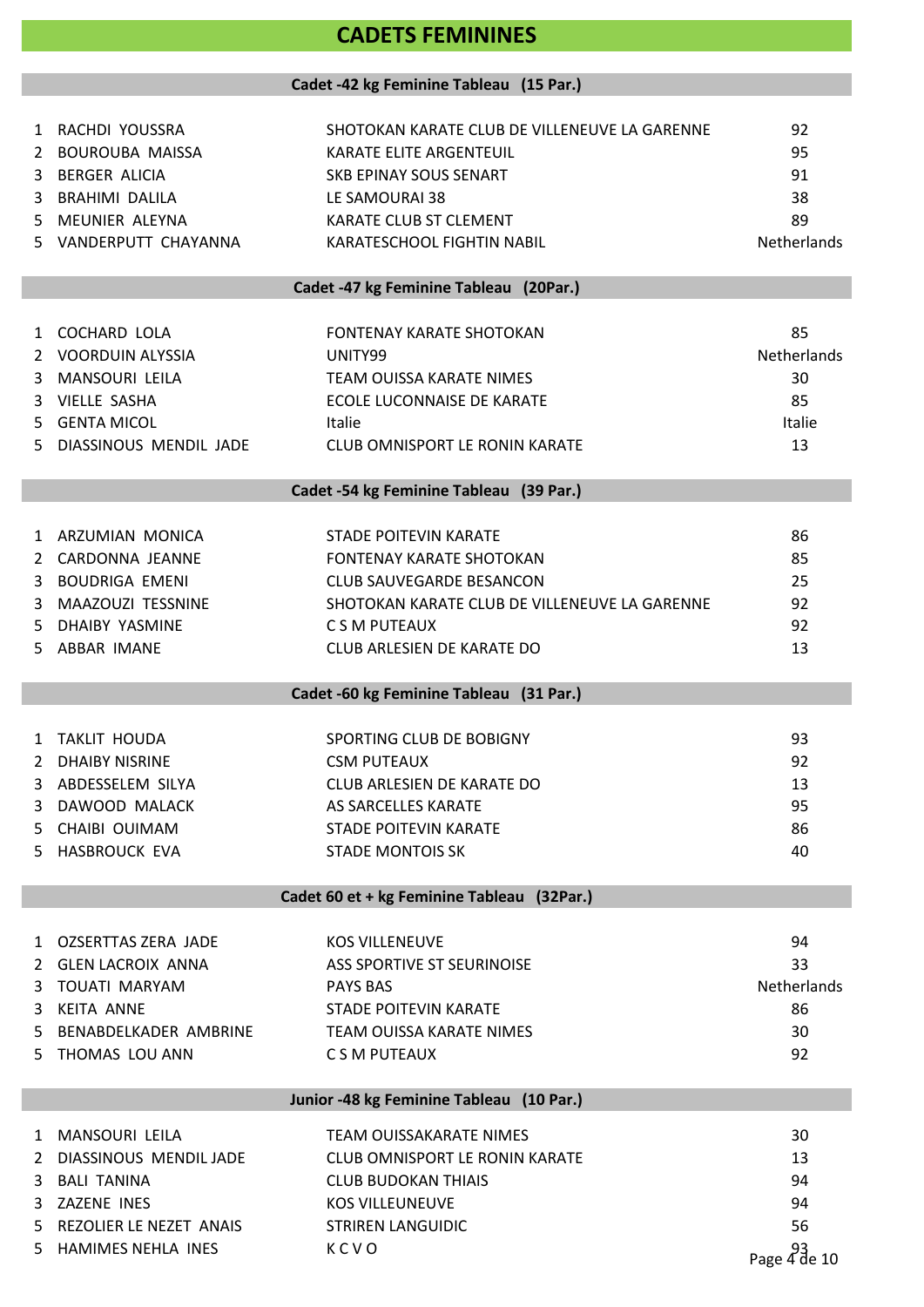|                   | Junior -53 kg Feminine Tableau (22 Par.) |                                                 |               |  |
|-------------------|------------------------------------------|-------------------------------------------------|---------------|--|
| $\mathbf{1}$<br>2 | <b>HUNT RUBY</b><br>FALCO THALIA         | <b>TEAM UECHI</b><br><b>USJC SECTION KARATE</b> | England<br>38 |  |
| 3.                | SOUIDI AMEL                              | <b>KARATE CLUB REHON</b>                        | 54            |  |
| 3                 | <b>GASTELIER NINA</b>                    | <b>DOJO LANTONNAIS</b>                          | 33            |  |
|                   |                                          |                                                 |               |  |
| 5.                | <b>ESTEVE LEA</b>                        | SAMOURAI 2000                                   | 72            |  |
| 5.                | CASTILLON DU PERRON LEA                  | KARATE BOISSY LE CHATEL                         | 77            |  |
|                   |                                          | Junior -59 kg Feminine Tableau (34 Par.)        |               |  |
|                   | 1 YVON SYDNEY                            | KARATE CLUB LONGUYONNAIS                        | 54            |  |
| 2                 | BEN EL MADANI ELIYA                      | <b>SPARTAN KOMBATS SPORTS</b>                   | 13            |  |
| 3                 | <b>MOENS CLARISSE</b>                    | <b>KARATE CLUB STRASSEN</b>                     | Luxembourg    |  |
| 3                 | <b>MENACER DJHANE</b>                    | <b>CSM PUTEAUX</b>                              | 93            |  |
| 5.                | SAVAGE SOLENE                            | <b>KARATE SAINT ESTEVE</b>                      | 66            |  |
| 5.                | MOTTET CAMELIA                           | TEAM OUISSA KARATE NIMES                        | 30            |  |
|                   |                                          |                                                 |               |  |
|                   |                                          | Junior 59 et + kg Feminine Tableau (31 Par.)    |               |  |
|                   | 1 PORCHER FAITH                          | <b>CLUB SAUVEGARDE BESANCON</b>                 | 25            |  |
| 2                 | <b>HERRGOTT LAURE</b>                    | <b>CLUB SAUVEGARDE BESANCON</b>                 | 25            |  |
| 3                 | LHYVER MARGOT                            | SAMOURAI 2000                                   | 72            |  |
|                   |                                          |                                                 |               |  |
| 3                 | <b>KAKIAY ASHLEYE</b>                    | KARATEKENAMJU                                   | Netherlands   |  |
| 5.                | SID AHMED SOPHIA                         | ASS SPORTIVE BRIGNOLES KARATE 83                | 83            |  |
| 5.                | OUISSA CHAHINAZ                          | TEAM OUISSA KARATE NIMES                        | 83            |  |
|                   |                                          |                                                 |               |  |
|                   |                                          | Pupilles -25 kg Masculins Tableau (13 Par.)     |               |  |
|                   |                                          |                                                 |               |  |
|                   | 1 DERNONCOURT SOFIANE                    | ACADEMIE KARATE LE PONCE                        | Belgique      |  |
| 2                 | <b>BOIDOT-MARRIAUX QUENTIN</b>           | SAINT MICHEL SPORT KARATE                       | 91            |  |
|                   | 3 BAKRAOUI MOHAMED TAHA                  | <b>CLUB ELMANAHIL KARATE SHOTOKAN</b>           | Maroc         |  |
|                   | 3 SALMI ADAM YOUVA                       | UNION SPORTIVE D'IVRY KARATE                    | 94            |  |
|                   | 5 VASANTHARASA SHARJANAN                 | SAINT MICHEL SPORT KARATE                       | 91            |  |
|                   | 5 MIRANDA WILLIAM                        | <b>KARATE VECKRING</b>                          | 57            |  |
|                   |                                          |                                                 |               |  |
|                   |                                          | Pupilles -30 kg Masculins Tableau (13 Par.)     |               |  |
|                   | 1 LE BOHEC CORENTIN                      | <b>TEAM KARATE BRESTOIS</b>                     | 29            |  |
|                   | 2 AIT MEDJBER SAMY                       | <b>BLANC MESMIL SPORT KARATE</b>                | 93            |  |
|                   | 3 KENNOUCHE ADEM                         | <b>CLUB BUDOKAN THIAIS</b>                      | 94            |  |
|                   | 3 RABARIOELISOA TIMEO                    | ASS KARATE CLUB D'ATHIS MONS                    | 91            |  |
| 5.                | TADJER NAEL                              | KARATE ELITE ARGENTEUIL                         | 95            |  |
|                   | 5 SAAD ABDALLAH                          | K O S VILLENEUVE                                | 94            |  |
|                   |                                          |                                                 |               |  |
|                   |                                          | Pupilles -35 kg Masculins Tableau (13 Par.)     |               |  |
|                   | 1 MALABAT TEDD Y                         | CLLUB SPORTIF MUNICIPAL D'EAUBONNE KARATE       | 95            |  |
|                   | 2 GIVERNAUD GABRIEL                      | C S M PUTEAUX                                   | 92            |  |
|                   | 3 BEURLANGEY NOAH                        | KARATE CLUB DE COURCHELETTES                    | 59            |  |
|                   | 3 DAVID LONNI                            | U S C KARATE SHOTOKAN                           | 60            |  |
| 5.                | HADJIHAMDRI MEDHI                        | C S M PUTEAUX                                   | 92            |  |
|                   | 5 AGOSTINELLI ALESSANDRO                 | KARATE CLUB SAVONA                              | Italie        |  |
|                   |                                          |                                                 |               |  |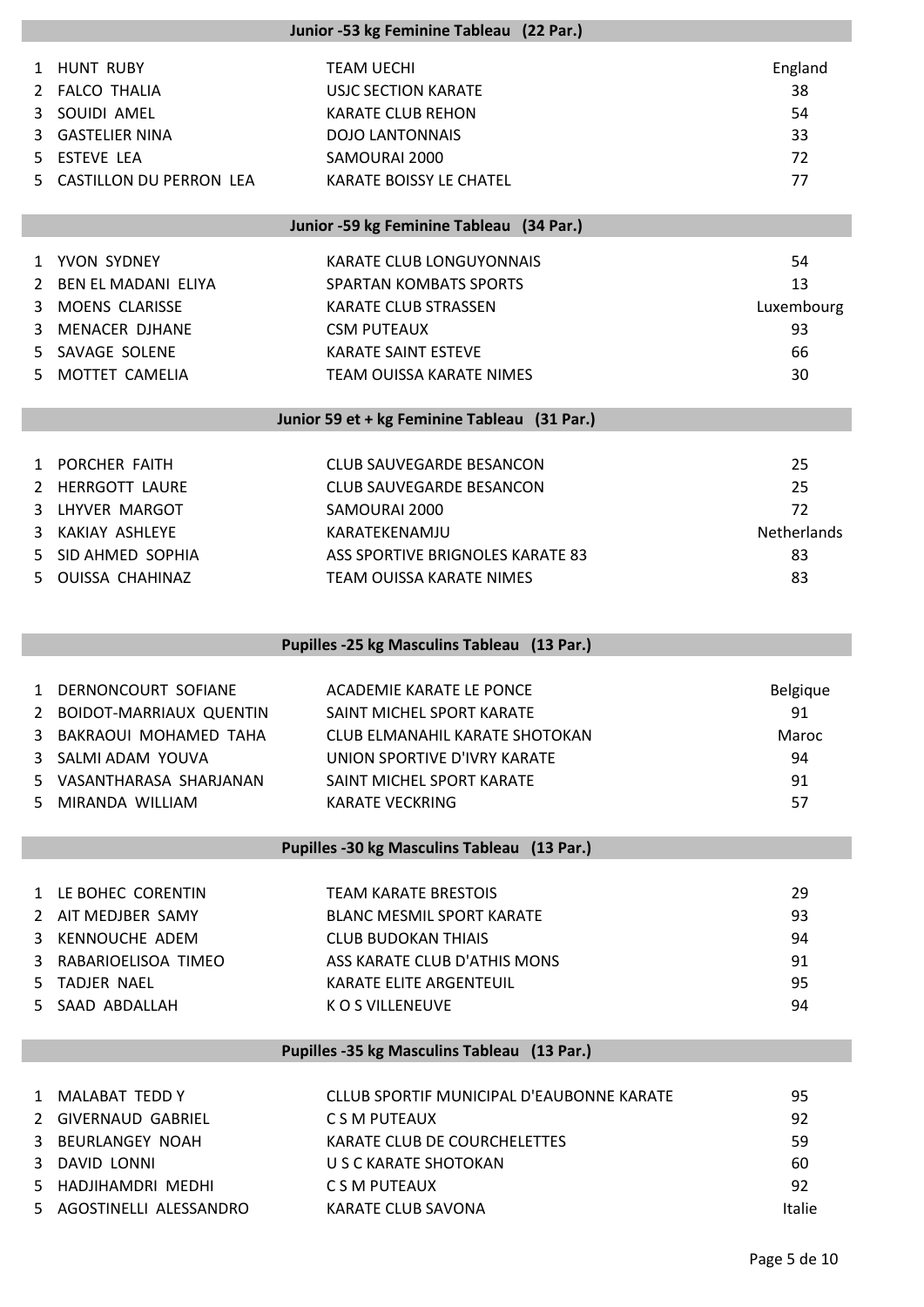|               | Pupilles -40 kg Masculins Tableau (13 Par.) |                                |    |  |
|---------------|---------------------------------------------|--------------------------------|----|--|
|               |                                             |                                |    |  |
| 1             | <b>BEN FATHALLAH YOUCEF</b>                 | SAINT MICHEL SPORT KARATE      | 91 |  |
|               | UNALDI MOHAMED                              | LE SAMOURAI 38                 | 38 |  |
| 3.            | HAMMADA AMIR                                | KARATE CLUB DE SANNOIS         | 95 |  |
| 3             | <b>WURTZ NOLAN</b>                          | <b>KARATE VECKRING</b>         | 57 |  |
| 5.            | LIM NATHAN                                  | <b>BUDOKAN KARATE ORLEANS</b>  | 45 |  |
| 5.            | JAMINET SAMUEL                              | <b>KARATE VECKRING</b>         | 57 |  |
|               |                                             |                                |    |  |
|               | Pupilles -45 kg Masculins Tableau (13 Par.) |                                |    |  |
|               |                                             |                                |    |  |
|               | ZHENG ETHAN                                 | C S M PUTEAUX                  | 92 |  |
| $\mathcal{L}$ | <b>TORKAR ALSENI</b>                        | <b>BUDOKAN KARATE ORLEANS</b>  | 45 |  |
| 3             | ZEROUALI SALIM                              | ARTS MARTIAUX MONTALBANAIS     | 82 |  |
| 3             | <b>GHUKASYAN EDGAR</b>                      | SHOTOKAN KARATE CLUB DE VERDUN | 55 |  |
| 5.            | <b>TALON ROMAIN</b>                         | <b>BUDOKAN KARATE ORLEANS</b>  | 45 |  |
| 5.            | <b>DHOUIBI MANIL</b>                        | KCVO                           | 93 |  |
|               |                                             |                                |    |  |
|               | Pupilles +45 kg Masculins Tableau (13 Par.) |                                |    |  |

|         |                                                     | Benjamins -30 kg Masculins Tableau (36 Par.)                |                |
|---------|-----------------------------------------------------|-------------------------------------------------------------|----------------|
| 2       | 1 BELFILALI MOHAMED<br>SILOEMBET AMADEO             | ECOLE DE KARATE CARCASSONNE<br>JEUNESSE SPORTIVE CUGNALAISE | 11<br>31       |
|         | 3 HENNERON MATHIEU                                  | SAINT MICHEL SPORT KARATE                                   | 91             |
| 3       | MAAZOUZI AYOUB                                      | SHOTOKAN KARATE CLUB DE VILLENEUVE LA GARENNE               | 92             |
| 5       | <b>WALOP MENDES LUCAS</b>                           | KCVO                                                        | 93             |
|         | 5 GUENDOUZI LOQMAN                                  | U S C KARATE SHOTOKAN                                       | 60             |
|         |                                                     | Benjamins -35 kg Masculins Tableau (36 Par.)                |                |
|         |                                                     |                                                             |                |
|         | 1 BOUKHARAZ AYMAN                                   | K O S VILLENEUVE                                            | 94             |
|         | 2 BOUDEUF RAYAN                                     | JEUNESSE SPORTIVE CUGNALAISE                                | 31             |
|         | 3 BESSE LUCAS                                       | <b>BUDOKAI KARATE CLUB DE BRIVE</b>                         | 19             |
| 3       | BOUTCHICH HICHAM                                    | <b>KARATE CLUB DE SANNOIS</b>                               | 95             |
| 5.      | EL HAOUZI SAFOUAN                                   | KARATE CLUB DE SANNOIS                                      | 95             |
| 5.      | <b>FOATA VINCENT</b>                                | ATHLETIC CLUB AJACCIEN                                      | $\overline{2}$ |
|         |                                                     | Benjamins -40 kg Masculins Tableau (36 Par.)                |                |
|         | 1 CHAIBI SOUFIANE                                   | <b>STADE POITEVIN KARATE</b>                                | 86             |
|         | 2 KABILE TONI                                       | SAINT MICHEL SPORT KARATE                                   | 91             |
| 3       | HANACHI MOHAMED YACINE                              | <b>KOS VILLEUNEUVE</b>                                      | 94             |
| 3       | BENHAMANA KAMIL                                     | JEUNES KARATEKAS DE MEAUX                                   | 77             |
| 5.      | LANDRE RILEY                                        | <b>BLANC MESNIL SPORT KARATE</b>                            | 93             |
| 5.      |                                                     |                                                             |                |
|         | BALENDRAKANNA KAYAN                                 | SAINT MICHEL SPORT KARATE                                   | 91             |
|         |                                                     | Benjamins -45 kg Masculins Tableau (28 Par.)                |                |
|         |                                                     |                                                             |                |
|         |                                                     |                                                             |                |
| 1       | TARZOUT ADIL YOUCEF                                 | <b>SEN KARATE LOUVIERS</b>                                  | 27             |
|         | 2 CISSOKHO YOUSSOUF                                 | <b>INSTITUT GOJURYU KENKYUKAI</b>                           | 92             |
| 3       | <b>TAKORIAN TYMEO</b>                               | <b>KARATE TENCHI DO</b>                                     | 67             |
| 3<br>5. | <b>BRAGA LAWRENCE DRAGOS</b><br><b>GHARBI BILAL</b> | ASS OKC DRAGON FORCE<br>KARATE CLUB BETHANCOURT             | 91<br>25       |

87<br>Page 6 de 10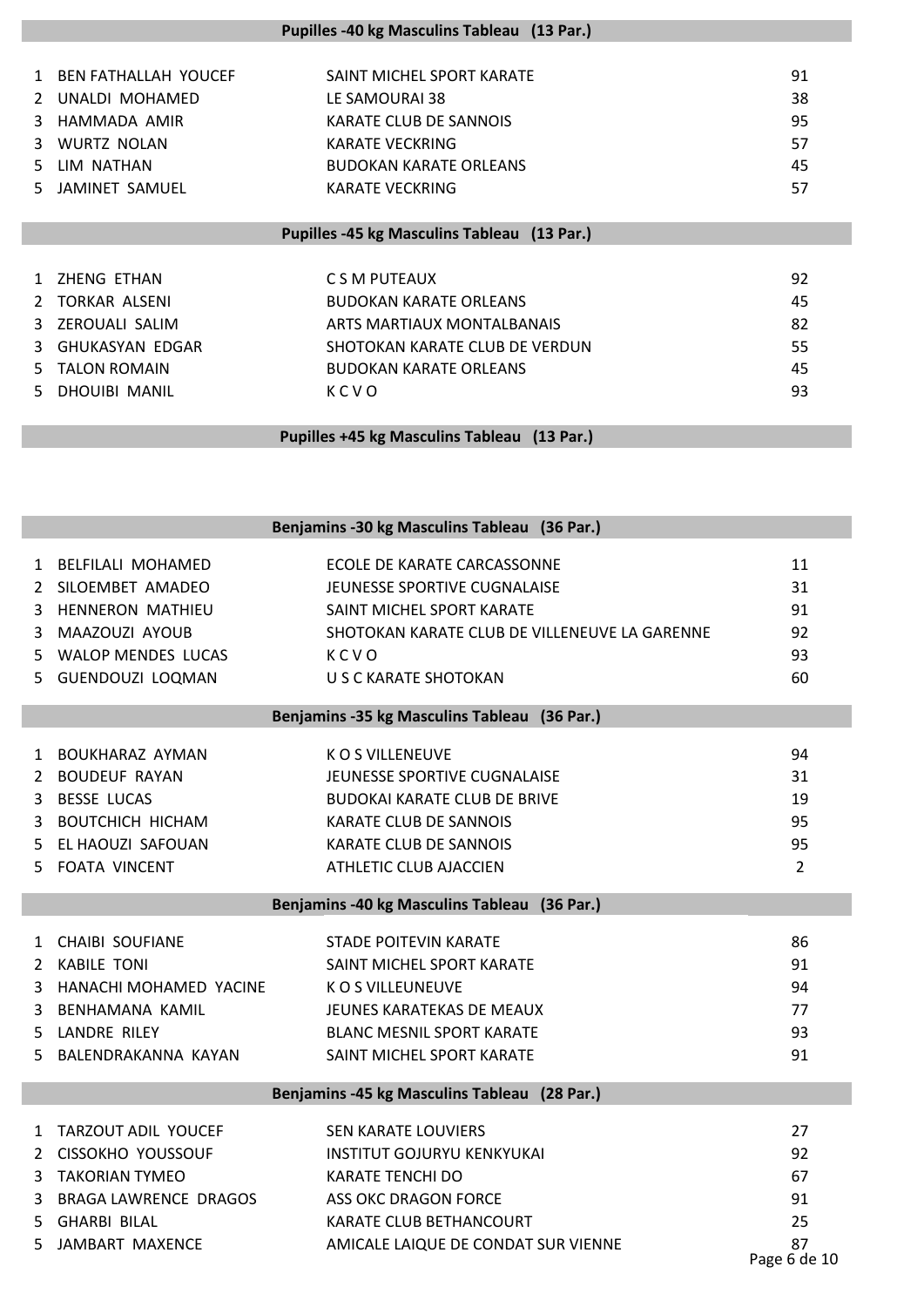|    |                              | Benjamins -50 kg Masculins Tableau (23 Par.) |         |
|----|------------------------------|----------------------------------------------|---------|
|    | 1 ZEROUALI RAYAN             | ARTS MARTIAUX MONTALBANAIS                   | 82      |
|    | 2 AMMOUR ZIYANE              | <b>CLUB BUDOKAN THIAIS</b>                   | 94      |
| 3  | <b>TISSIER RAYAN</b>         | KARATE CLUB DE GOUSSAINVILLE                 | 95      |
| 3  | REJON RAPHAEL                | KARATE CLUB DE SANNOIS                       | 95      |
| 5. | TROUBA RYLES                 | LES VOLTIGEURS DE BILLANCOURT                | 92      |
|    | 5 SIMOVIC BEDROSSIAN LEONARD | <b>CLUB BUDOKAN THIAIS</b>                   | 94      |
|    |                              | Benjamins -55 kg Masculins Tableau (3 Par.)  |         |
|    | 1 MERANDOU NATHAN            | <b>TEAM FKA</b>                              | 13      |
|    | 2 MARCEL GABRIEL             | ECOLE LUCONNAISE DE KARATE                   | 85      |
| 3  | <b>TREMIER NATHAN</b>        | <b>BUDO 35</b>                               | 35      |
|    |                              |                                              |         |
|    |                              | Benjamins +55 kg Masculins Tableau (13 Par.) |         |
|    | 1 CONWAY THOMAS              | E K F MIDLANDS REGION                        | England |
| 2  | <b>BEAUCHET MATHIS</b>       | KARATE DO ST GERMAIN SUR MORIN               | 77      |
| 3  | LECLERC GABIN                | SAINT MICHEL SPORT KARATE                    | 91      |
| 3  | SCHNEERBERGER RAYAN          | KAJYN                                        | 75      |
| 5. | EL ACHI BILAL                | SPORTING CLUB DE BOBIGNY                     | 93      |
| 5. | RIGOULOT DJULIAN             | <b>DOJO LANTONNAIS</b>                       | 33      |
|    |                              |                                              |         |
|    |                              | <b>MINIMES MASCULINS</b>                     |         |
|    |                              |                                              |         |
|    |                              | Minime -35 kg Masculin Tableau (23Par.)      |         |
|    | 1 GUILLAUME ETHAN            | S K B EPINAY SOUS SENART                     | 77      |
|    | 2 BENDRISS MONAURY HERWAN    | UNION SPORTIVE DE CRETEIL                    | 94      |
|    | BOUKHARAZ AYMAN              | K O S VILLENEUVE                             | 94      |
|    | 3 GHUKASYAN ALEX             | SHOTOKAN KARATE CLUB DE VERDUN               | 55      |
|    | 5 BOUTCHICH MOUSTAPHA        | <b>KARATE CLUB DE SANNOIS</b>                | 95      |
|    | 5 PETAGNA PAOLO              | <b>KARATE PALAVAS</b>                        | 34      |
|    |                              |                                              |         |
|    |                              | Minime -40 kg Masculin Tableau (24Par.)      |         |
|    | 1 BRAHIMI NAIM               | SAINT MICHEL SPORT KARATE                    | 91      |
|    | 2 LE GUILLOU BENJAMIN        | STADE POITEVIN KARATE                        | 86      |
|    | 3 HASAN ISAMEDIN             | CLUB SAUVEGARDE DE BESANCON                  | 25      |
|    | 3 BALI LOUNES                | <b>CLUB BUDOKAN THIAIS</b>                   | 94      |
|    | 5 GUETARI MOHAMED            | <b>CLUB BUDOKAN THIAIS</b>                   | 94      |
|    | 5 CORDET DIEGO               | <b>ENTENTE SP FLORENTINOISE</b>              | 89      |
|    |                              |                                              |         |
|    |                              | Minime -45 kg Masculin Tableau (41 Par.)     |         |
|    | 1 SMATI ILYAS                | SOPRTING CLUB DE BOBIGNY                     | 93      |
|    | 2 ROCHER ERWAN               | KARATE CLUB VILLEFRANCHE                     | 69      |
|    | 3 TARZOUT MOHAMED SOUFIANE   | <b>SEN KARATE LOUVIERS</b>                   | 27      |
|    | 3 DAHMANI AYOUB              | U S C KARATE SHOTOKAN                        | 60      |
|    | 5 VIELLE JULES               | ECOLE LUCONNAISE DE KARATE                   | 85      |
|    | 5 AMADOR LOHAN               | KARATE SAINT ESTEVE                          | 66      |
|    |                              |                                              |         |
|    |                              |                                              |         |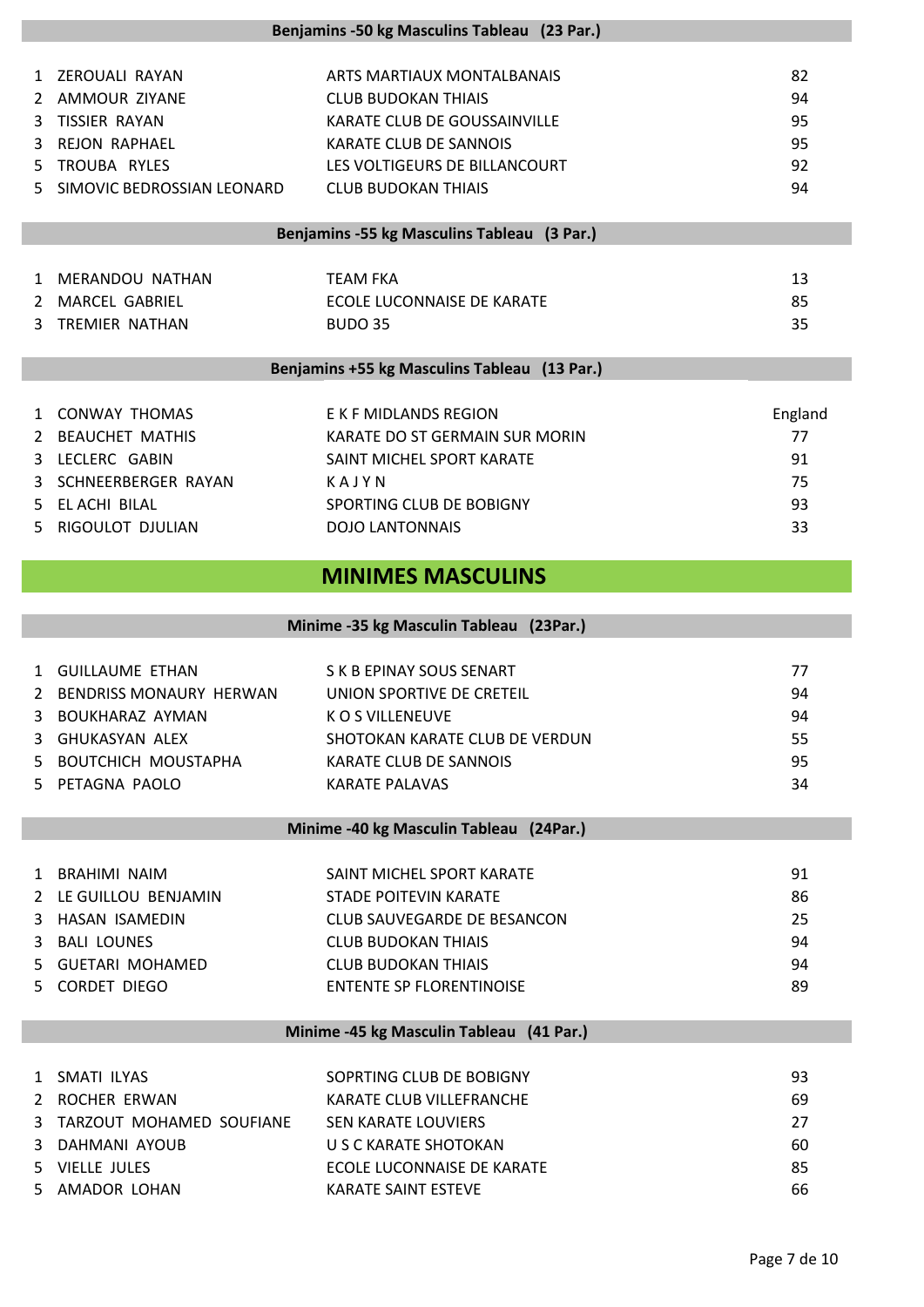|    |                                              | Minime -50 kg Masculin Tableau (29 Par.)       |                    |
|----|----------------------------------------------|------------------------------------------------|--------------------|
|    |                                              |                                                |                    |
|    | 1 NGUYEN NOE                                 | AS SARCELLES KARATE                            | 95                 |
|    | 2 BOUKHARAZ NOHAYL<br>3 ALVES TORCATO MATHIS | K O S VILLENEUVE                               | 94                 |
| 3  | <b>TODOROVIC FILIP</b>                       | KARATE CLUB REBECQ<br>LUXEMBOURG NATIONAL TEAM | Belgique           |
|    | 5 HMIANI ADAM                                | JEUNES KARATEKAS DE MEAUX                      | Luxembourg<br>77   |
| 5. | LAMBERT LEO                                  | USP MONT ST MARTIN KARATE                      | 54                 |
|    |                                              |                                                |                    |
|    |                                              | Minime -55 kg Masculin Tableau (26 Par.)       |                    |
|    | 1 BOUDRIGA BILEL                             | CLUB SAUVEGARDE VESOUL                         | 70                 |
| 2  | <b>TAKLIT ANIS</b>                           | SPORTING CLUB DE BOBIGNY                       | 93                 |
| 3  | RINEAU AXEL                                  | <b>FONTENAY KARATE SHOTOKAN</b>                | 85                 |
|    | 3 ROCCA RUBEN                                | <b>DOJO FUDO SHIN</b>                          | 13                 |
| 5. | SOMBE ANDREIAS EMMANUEL                      | KARATE CLUB SIN LE NOBLE                       | 59                 |
|    | 5 ARNAUD-ROLLAND MARIUS                      | PAM'S POLE ARTS MARTIAUX SURGYOIS              | 58                 |
|    |                                              |                                                |                    |
|    |                                              | Minime -60 kg Masculin Tableau (25 Par.)       |                    |
|    | 1 AGREBI MEHDI                               | KARATE CHALLENGER GRASSE                       | 6                  |
| 2  | ESSOUGRATI NIZAR                             | TEAM OUISSA KARATE NIMES                       | 30                 |
| 3. | <b>CHATELLE RYAN</b>                         | AKDC                                           | 21                 |
|    | 3 FOURNIER ILYESS                            | KARATE DO SAINT GERMAIN SUR MORIN              | 77                 |
|    | 5 KOLA ENZO                                  | LEVALLOIS SPORTING CLUB                        | 92                 |
| 5. | <b>MAHIOU SAMI</b>                           | <b>KC CHATEAUROUX</b>                          | 36                 |
|    |                                              | Minime -65kg Masculin Tableau (4 Par.)         |                    |
|    |                                              |                                                |                    |
|    | 1 MALCOIFFE LENNY                            | <b>AZUR TEAM KARATE</b>                        | 06                 |
|    | 2 AZADI JAHAN                                | KARATE ACADEMY HBG                             | Germany            |
|    | <b>GASST HUGO</b>                            | <b>URAKEN KARATE CLUB</b>                      | 95                 |
| 3  | UMASANGAR THANUSHAN                          | KARATE CLUB DE GOUSSAINVILLE                   | 95                 |
|    |                                              |                                                |                    |
|    |                                              | Minime 65 et + kg Masculin Tableau (16 Par.)   |                    |
|    | 1 AKGUN MUHAMMED ALI                         | CLUB SAUVEGARDE VESOUL                         | 70                 |
| 2  | <b>REVEL CHION MATHIS</b>                    | KARATE PEZENAS SAINT THIBERY                   | 34                 |
| 3  | <b>KALOMBO KENNY</b>                         | KARATE CLUB DE SANNOIS                         | 95                 |
| 3  | DE OLIVEIRA EVAN                             | KARATE CLUB DE SANNOIS                         | 95                 |
| 5. | <b>EWANGO ZAHION</b>                         | ASS KARATE CLUB D'ATHIS MONS                   | 91                 |
| 5. | <b>MEZAN ARTHUR</b>                          | KARATE DO ST GERMAIN SUR MORIN                 | 77                 |
|    |                                              | <b>CADETS MASCULINS</b>                        |                    |
|    |                                              |                                                |                    |
|    |                                              | Cadet -40 kg Masculin Tableau (2 Par.)         |                    |
|    |                                              | Cadet -45 kg Masculin Tableau (7 Par.)         |                    |
|    |                                              |                                                |                    |
| 1  | <b>MAHBOUB KAAS</b>                          | <b>ENTENTE SPORTIVE DE MASSY</b>               | 91                 |
| 2  | <b>GOMARD THEO</b>                           | <b>CLUB BUDOKAN THIAIS</b>                     | 94                 |
| 3  | NOUI ZAKARIYA                                | KARATE CLUB BETHONCOURT                        | 25                 |
| 3  | ZAKNOUNE ZAKARIA                             | PLANOISE KARATE ACADEMIE                       | 25                 |
| 5. | PICARDAT JEROME                              | KARATE CLUB DE CHATONNAY                       | 85                 |
| 5. | DUTEL NOAM                                   | DYNAMIC CLUB ROANNE                            | 42<br>Page 8 de 10 |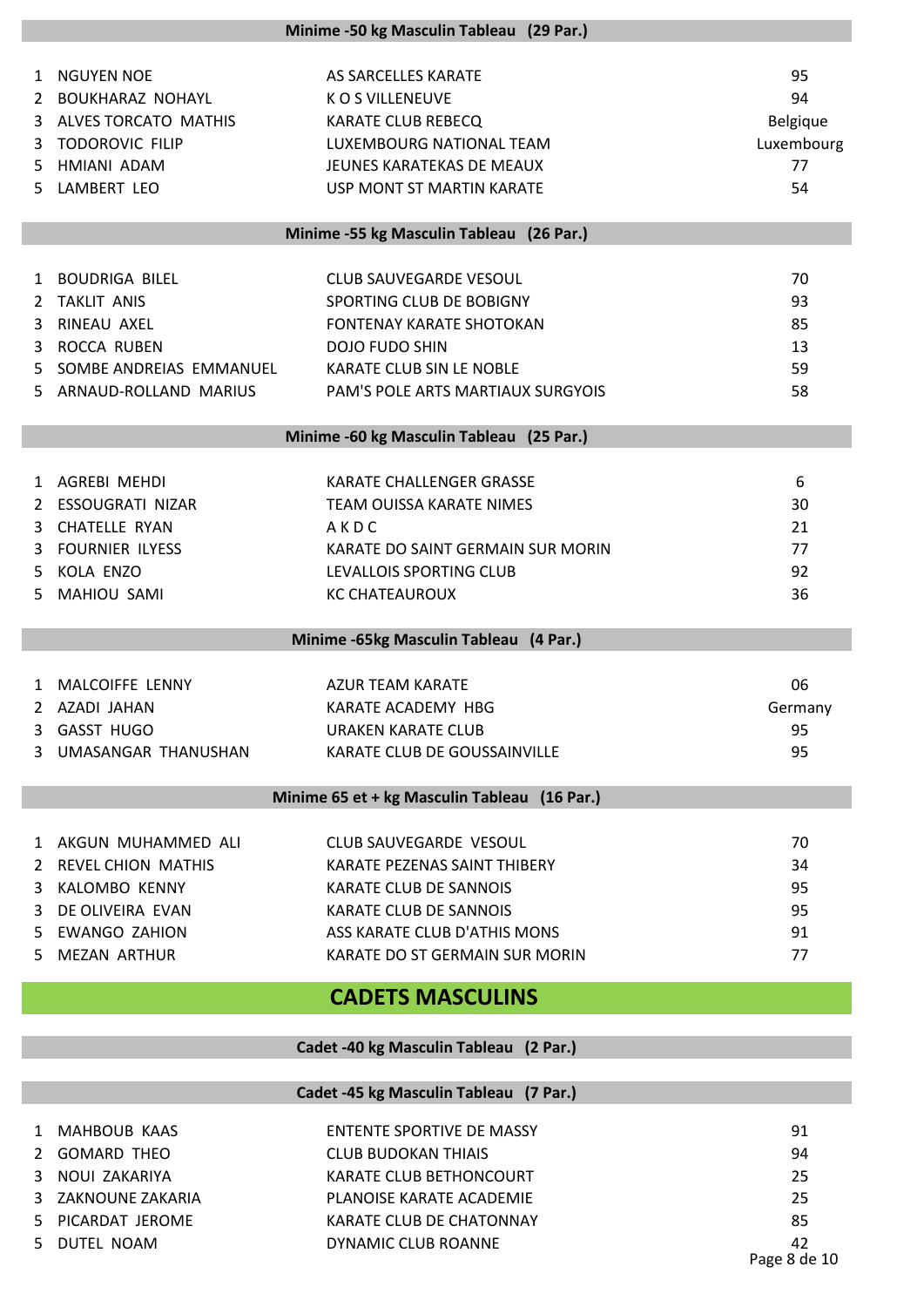| <b>MATHIS TINO</b><br>86<br>STADE POITEVIN KARATE<br>$\mathbf{1}$<br>94<br>2 BETTACHE YASSINE<br><b>CLUB BUDOKAN THIAIS</b><br><b>BELABASS YOUNESS</b><br><b>KARATE CLUB STRASSEN</b><br>Luxembourg<br>3<br><b>ERNWEIN THOMAS</b><br>31<br><b>IMPACT KARATE 31</b><br>3 |  |  |  |  |
|-------------------------------------------------------------------------------------------------------------------------------------------------------------------------------------------------------------------------------------------------------------------------|--|--|--|--|
|                                                                                                                                                                                                                                                                         |  |  |  |  |
|                                                                                                                                                                                                                                                                         |  |  |  |  |
|                                                                                                                                                                                                                                                                         |  |  |  |  |
| 5 ALLAF MATHIEU<br>92<br>C S M PUTEAUX                                                                                                                                                                                                                                  |  |  |  |  |
| <b>GAUTIER SASHA</b><br>C S M PUTEAUX<br>92<br>5.                                                                                                                                                                                                                       |  |  |  |  |
|                                                                                                                                                                                                                                                                         |  |  |  |  |
| Cadet -57 kg Masculin Tableau (36 Par.)                                                                                                                                                                                                                                 |  |  |  |  |
| PIERROT GASPARD<br>95<br>AS SARCELLES KARATE<br>1                                                                                                                                                                                                                       |  |  |  |  |
| 95<br><b>BEL-LHASEN ILYANE</b><br>AS SARCELLES KARATE<br>2                                                                                                                                                                                                              |  |  |  |  |
| <b>HIERSO HAIRISS</b><br><b>CLUB SAUVEGARDE BESANCON</b><br>25<br>3                                                                                                                                                                                                     |  |  |  |  |
| <b>KOFFI ETHAN</b><br>AS SARCELLES KARATE<br>95<br>3                                                                                                                                                                                                                    |  |  |  |  |
| 60<br>DAVID TIMEO<br>U S C KARATE SHOTOKAN<br>5                                                                                                                                                                                                                         |  |  |  |  |
| <b>FOURNIVAL JAWEL</b><br>SPORT ELITE SEVRAN KARATE<br>93<br>5.                                                                                                                                                                                                         |  |  |  |  |
|                                                                                                                                                                                                                                                                         |  |  |  |  |
| Cadet -63 kg Masculin Tableau (31 Par.)                                                                                                                                                                                                                                 |  |  |  |  |
| 94<br>1 SARHIRI MOHAMED<br><b>KOS VILLENEUNE</b>                                                                                                                                                                                                                        |  |  |  |  |
| <b>MATEOS LENNY</b><br><b>FRONTIGNAN KARATE CLUB</b><br>34<br>2                                                                                                                                                                                                         |  |  |  |  |
| 91<br>ALBUQUERQUE DAMIEN<br>SKB EPINAY SOUS SENART<br>3                                                                                                                                                                                                                 |  |  |  |  |
| ZHENG EDDY<br>92<br><b>CSM PUTEAUX</b><br>3                                                                                                                                                                                                                             |  |  |  |  |
| <b>BOGER PAUL</b><br><b>KJC RAVENSBURG</b><br>Allemagne<br>5                                                                                                                                                                                                            |  |  |  |  |
| HANIFI SALMANE<br><b>FRONTIGNAN KARATE CLUB</b><br>34<br>5.                                                                                                                                                                                                             |  |  |  |  |
|                                                                                                                                                                                                                                                                         |  |  |  |  |
| Cadet -70 kg Masculin Tableau (27 Par.)                                                                                                                                                                                                                                 |  |  |  |  |
| Netherlands<br>1 FRANKEN RICARDO<br>UNITY99                                                                                                                                                                                                                             |  |  |  |  |
| ARAMINTHE CITRONNELLE AYMERIC BLANC MESNIL SPORTS KARATE<br>93<br>2                                                                                                                                                                                                     |  |  |  |  |
| 93<br>BOUCHETTA JAD YACINE<br><b>RED STAR CLUB MONTREUILLOIS</b><br>3                                                                                                                                                                                                   |  |  |  |  |
| DONA KENZY<br><b>CLUB BUDOKAN THIAIS</b><br>94<br>3                                                                                                                                                                                                                     |  |  |  |  |
| LACOSTE JULIEN<br>S K B EPINAY SOUS SENART<br>91<br>5.                                                                                                                                                                                                                  |  |  |  |  |
| POGOSYAN SHIRAK<br>57<br><b>KARATE VECKRING</b><br>5.                                                                                                                                                                                                                   |  |  |  |  |
|                                                                                                                                                                                                                                                                         |  |  |  |  |
| Cadet 70 et + kg Masculin Tableau (21 Par.)                                                                                                                                                                                                                             |  |  |  |  |
| <b>DONAT GREGOIRE</b><br>SHOTOKAN KARATE CLUB DELBEUF<br>76<br>$\mathbf{1}$                                                                                                                                                                                             |  |  |  |  |
| 2 NGUENDE WARREN<br>77<br>JEUNES KARATEKAS DE MEAUX                                                                                                                                                                                                                     |  |  |  |  |
| KARATE CLUB NIEDERANVEN<br>Luxembourg<br>ALEXANDRE DAVIES<br>3                                                                                                                                                                                                          |  |  |  |  |
| <b>KAMEL BASEN</b><br>Netherlands<br>KARATESCHOOL FIGHTIN NABIL<br>3                                                                                                                                                                                                    |  |  |  |  |
| <b>AKGUN ILKAN</b><br>70<br><b>CLUB SAUVEGARDE VESOUL</b><br>5                                                                                                                                                                                                          |  |  |  |  |
| BOKOMBA MOYIKOLI<br>Luxembourg<br>KARATE CLUB STRASSEN<br>5.                                                                                                                                                                                                            |  |  |  |  |
|                                                                                                                                                                                                                                                                         |  |  |  |  |
| <b>JUNIORS MASCULINS</b>                                                                                                                                                                                                                                                |  |  |  |  |
| Junior -55 kg Masculin Tableau (18 Par.)                                                                                                                                                                                                                                |  |  |  |  |
| <b>BUDOKAI KARATE CLUB DE BRIVE</b><br>1 TOUMI NAWFEL<br>19                                                                                                                                                                                                             |  |  |  |  |
| 77<br><b>MARCILLY GREGORY</b><br>JEUNES KARATEKAS DE MEAUX<br>$\overline{2}$                                                                                                                                                                                            |  |  |  |  |
| 95<br><b>BAKAS KENAN</b><br>AS SARCELLES KARATE<br>3                                                                                                                                                                                                                    |  |  |  |  |
|                                                                                                                                                                                                                                                                         |  |  |  |  |
| <b>KERNEUR MATHIAS</b><br>CE KARATE SAINT NAZAIRE<br>44<br>3                                                                                                                                                                                                            |  |  |  |  |
| NDIAYE TIDIANE<br>92<br>C S M PUTEAUX<br>5                                                                                                                                                                                                                              |  |  |  |  |